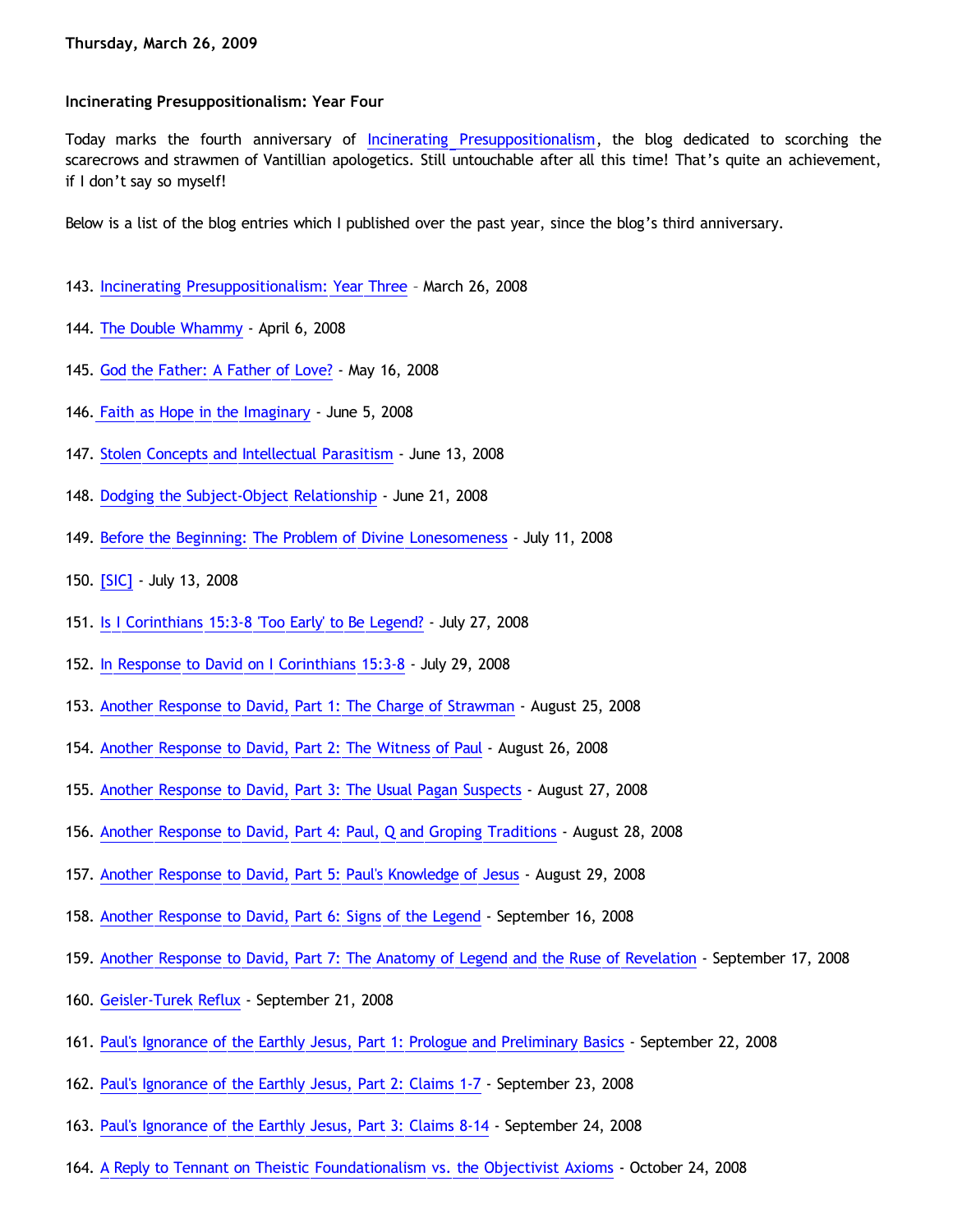- 165. [Rival Philosophies of Fact](http://bahnsenburner.blogspot.com/2008/11/rival-philosophies-of-fact.html) November 9, 2008
- 166. [Thoughts on Recent Comments by Vytautas](http://bahnsenburner.blogspot.com/2008/12/thoughts-on-recent-comments-by-vytautas.html) December 6, 2008
- 167. [Could the Christian God Be Rational?](http://bahnsenburner.blogspot.com/2008/12/could-christian-god-be-rational.html) December 7, 2008
- 168. [The Inherent Subjectivism of God-belief](http://bahnsenburner.blogspot.com/2008/12/inherent-subjectivism-of-god-belief.html)  December 26, 2008
- 169. [Do Objectivists Try to](http://bahnsenburner.blogspot.com/2009/01/do-objectivists-try-to-define-god-out.html) ["Define God Out of Existence"?](http://bahnsenburner.blogspot.com/2009/01/do-objectivists-try-to-define-god-out.html) January 1, 2009
- 170. [Off to Asia!](http://bahnsenburner.blogspot.com/2009/02/off-to-asia.html) February 6, 2009
- 171. [Was Adam Created Perfect?](http://bahnsenburner.blogspot.com/2009/03/was-adam-created-perfect.html)  March 19, 2009
- 172. [Pass the Pepto Baptismal: The](http://bahnsenburner.blogspot.com/2009/03/pass-pepto-baptismal-hell-being.html) ["Hell Being Community" at Wat Phai Rong Wua](http://bahnsenburner.blogspot.com/2009/03/pass-pepto-baptismal-hell-being.html)  March 21, 2009
- 173. [Legends, Lüdemann, and Inductive Inference](http://bahnsenburner.blogspot.com/2009/03/legends-ludemann-and-inductive.html) March 23, 2009
- 174. [A Response to Josh Ratliff on the](http://bahnsenburner.blogspot.com/2009/03/response-to-josh-ratliff-on-creed-in-i.html) ["Creed" in I Corinthians 15](http://bahnsenburner.blogspot.com/2009/03/response-to-josh-ratliff-on-creed-in-i.html)  March 24, 2009

Although there were not quite as many posts this past year as there have been in previous years, much of the activity on my blog this year took place in the comments sections of various blogs, where some lively debates and informative exchanges provide additional substance beyond what I have written in my entries.

Although I am moving full steam ahead, I hesitate to make any promises about what specifically I will be publishing in the fifth year of this blog's life. I have lots in the works, some very in-depth and penetrating interactions and critiques, but all in various stages of incompletion. Time is the final limiting factor for my work, as it likely is for my readers. I am a slow toiler, careful in what I finally produce (whoever said "be careful for nothing"?), very busy with other things in life (like making an income, loving my wife, enjoying my daughter, working on my never-ending " honey-do" list, paying bills, etc.), and occasionally lazy (Friday nights are typically reserved for [Forensic Files\)](http://www.forensicfiles.com/). But in spite of these constraints, I intend to do my best at squeezing out some juicy blogs here and there.

So here's to another year of [Incinerating Presuppositionalism](http://bahnsenburner.blogspot.com/)!

Regards, Dawson

Labels: [IP Archives](http://bahnsenburner.blogspot.com/search/label/IP%20Archives)

*posted by Bahnsen Burner at [6:00 AM](http://bahnsenburner.blogspot.com/2009/03/incinerating-presuppositionalism-year.html)*

# **7 Comments:**

# [atimetorend](http://www.blogger.com/profile/10563649474540441597) said...

Congratulations, and keep up the good work. I don't think I have commented here before, but have been perusing around for a couple of months. Thanks for all the work you've done, I have benefited from reading. It can be mind boggling, trying to fit presuppositional apologetic ideas into my brain.

## [March 26, 2009 6:50 AM](http://bahnsenburner.blogspot.com/2009/03/8491676800419930741)

## [Todd Wiley](http://www.blogger.com/profile/09007060797506710208) said...

I've just discovered your blog and I wanted to thank you for providing such a resource. I've just stepped on a pile of presuppositional crap through a Christian friend of mine who is tangling with a cabal of Calvinists (who seem to love Bahnsen). After it finally dawned on me that they were serious about their claims, and after I stopped laughing, I had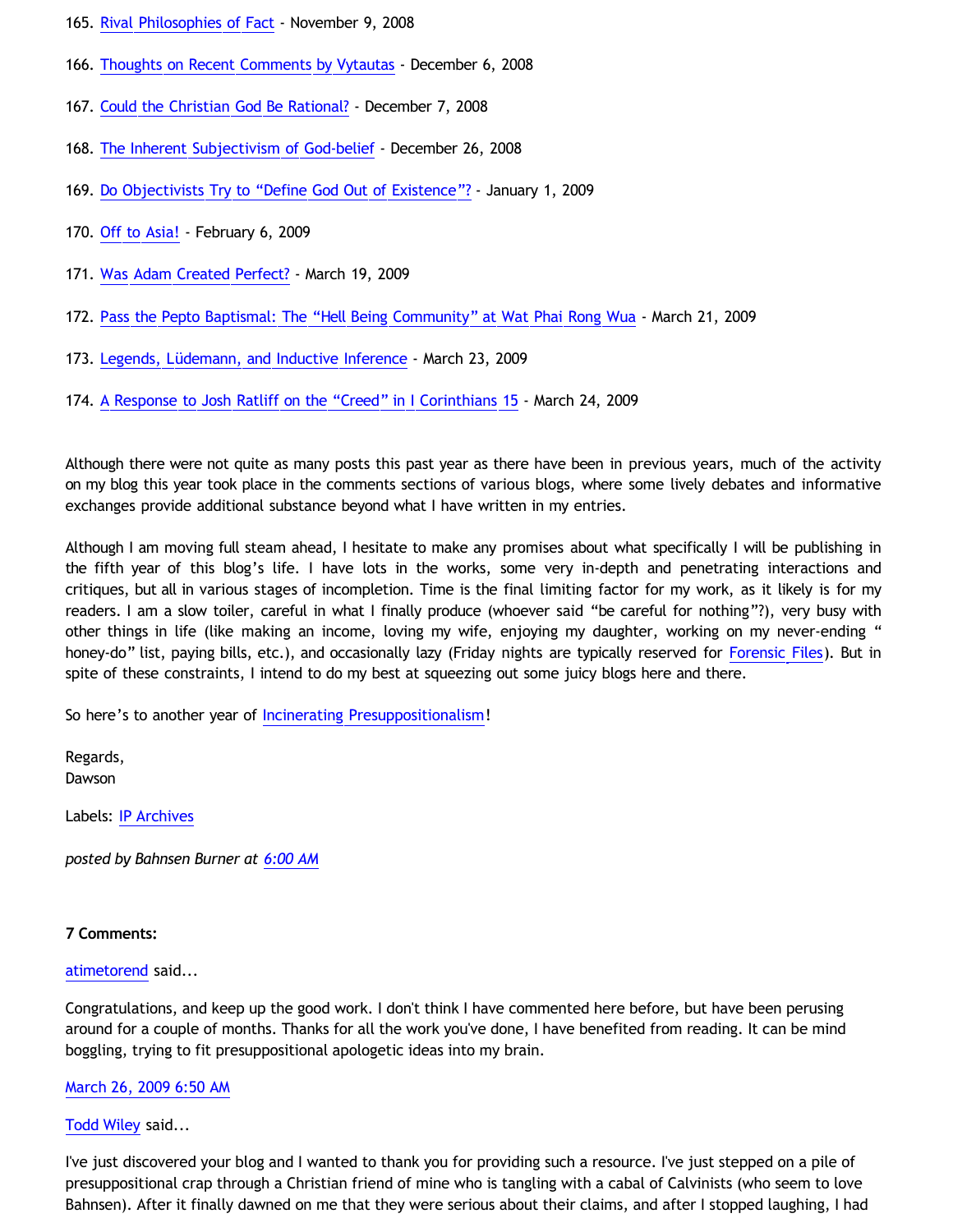to do some research to even comprehend what they were saying. This site has been a huge help.

[March 27, 2009 12:09 PM](http://bahnsenburner.blogspot.com/2009/03/4702849733047994260)

[NAL](http://www.blogger.com/profile/12244370945682162312) said...

Just found your site via the comments section over at DC. Great stuff. I've got a lot of enjoyable reading ahead. My arguments with a certain Calvinist are going to be improving. Thanks.

[March 27, 2009 11:32 PM](http://bahnsenburner.blogspot.com/2009/03/44048439211605100)

[Barn Stormer](http://www.blogger.com/profile/06979158536061044873) said...

Wow. Your blog seems like a good resource.

I'll be subscribing. Keep up the good work.

[March 28, 2009 9:43 PM](http://bahnsenburner.blogspot.com/2009/03/2664811360112462115)

[Darrin](http://www.blogger.com/profile/12757150483103267411) said...

I'm not the only one out there after all.

I take it since you quoted Kelley on my blog comments that you're not "orthodox" Objectivist, i.e. that you take Kelley's side in "Truth and Toleration." I think even Leonard could be "softening" a bit himself, whether he realizes it or not; one of his recent podcasts admitted Rand was in error in personal judgment (not fundamentally opposed to her philosophy, and I agree - just that she was in error on that particular point).

If you are orthodox Objectivist, i.e. you believe Objectivism to be a closed system, then you'll probably find me the most deplorable person on the blogosphere. As I like to say, I'm so close to an Objectivist that Rand would have called me one of her worst enemies. And if not, I think we'll be hand-in-hand in our counters to Presuppositionalism.

I noticed your blog is geared toward Van Tillianism. You may want to check out Gordon Clark, a bizarrely lovable mysticist who took the entire Bible as an axiomatic foundation and maintained no "apparent contradictions" at all - he rips Frame and Van Til on a Youtube video quite handily on analogical knowledge, for instance, among other points. He's the guy who translated John 1:1 as "in the Beginning was the Logic, and the Logic was with God, and the Logic was God." You gotta crack a smile at that - even if I do end up atheistic I HAVE to keep that one (it's no surprise that two books of the small Clarkian library at the Trinity Foundation are against Objectivism ...)

Feel free to contact me over at my blog or at hyperskeptic at hotmail.

-Darrin

[March 28, 2009 10:18 PM](http://bahnsenburner.blogspot.com/2009/03/5977786546550003477)

[Bahnsen Burner](http://www.blogger.com/profile/11030029491768748360) said...

Hi Darrin,

Welcome to my blog! Thanks for your thoughtful comments.

You wrote: "I take it since you quoted Kelley on my blog comments that you're not 'orthodox' Objectivist, i.e. that you take Kelley's side in 'Truth and Toleration'."

Actually, I have not read this book of Kelley's. I may have read portions of it (if excerpts are available on the net – I read a lot!). But I do admire much of the work that Kelley has produced. The lecture which I quoted in my blog (" Universals and Induction") dates from the 80's, before the "split," and has nothing to do with the controversy which divided Peikoff and Kelley. Part of me tends to consider the matter trivial, but I can see how divisive it can be. I consider myself to be an Objectivist in the sense that I ascribe wholly and uncompromisingly to the primacy of existence, and embrace the other five points which Binswanger lists as Rand's primary achievements in philosophy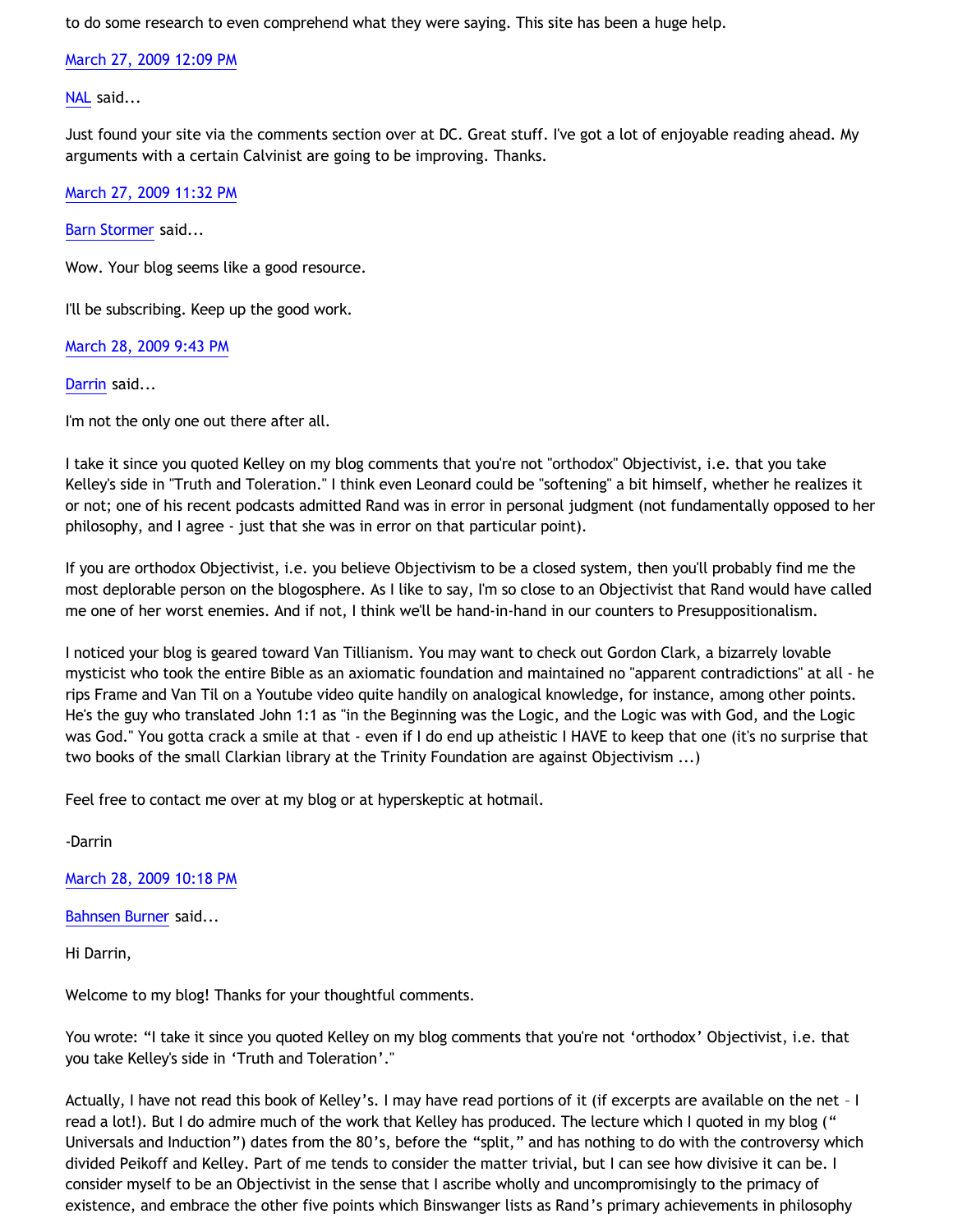(as given in his article "Ayn Rand's Philosophic Achievement" in *The Objectivist Forum*, June, 1982, pp. 8-13). Those include the following:

- 1. The primacy of existence
- 2. The theory of concepts
- 3. The theory of free will
- 4. Man's Life as the standard of morality
- 5. The moral basis of individual rights
- 6. The psycho-epistemology of art

I guess you could call me a six-pointer Objectivist! (Why not? Let's carve out a new schism!)

Then again, I found Diana Hsieh's [Public Statement](http://www.dianahsieh.com/blog/2004/02/public-statement.html) explaining her break from the Objectivist Center rather sobering.

Darrin: "I think even Leonard could be 'softening' a bit himself, whether he realizes it or not; one of his recent podcasts admitted Rand was in error in personal judgment (not fundamentally opposed to her philosophy, and I agree - just that she was in error on that particular point)."

I think in some contexts this may be the case. He's still a staunch defender of reason, egoism, capitalism, etc. But his podcasts do offer a somewhat refreshing side of him (which in all fairness I think was always there, it's just been overshadowed, probably mostly by what his detractors have said about him over the years). In that case, sometimes I get the impression that Leonard's "had a couple" before the show. He almost slurs at some points, and has slowed speech. This may be due to his age, though (not that I'm against having a couple myself!).

Darrin: "If you are orthodox Objectivist, i.e. you believe Objectivism to be a closed system, then you'll probably find me the most deplorable person on the blogosphere."

I don't know enough about you to make some kind of judgment. But I know many non-Objectivists who in fact have many misgivings for it, and I don't think of them as deplorable. I understand that we all bring our own histories and contexts to the table, and we each differ in that respect. In that case, maybe you could call me a "live and let live Objectivist"? However, I know everyone else is wrong. ;) (How's that for an "orthodox creedal statement"?) Okay, I'm kidding.

As for whether Objectivism is a closed system or not, I'm not sure why that's such an important debate. For myself, I see myself as \*applying\* what I have learned from Objectivism rather than trying to expand it. I'm not trying to formulate new positions as part of some orthodox corpus such as on the mentally retarded (an issue which Brian Register mentions in one of his essays as a topic on which Objectivism proper has little explicit to say).

Darrin: "As I like to say, I'm so close to an Objectivist that Rand would have called me one of her worst enemies."

Or worse, like "Son of Nathaniel"?

Darrin: "And if not, I think we'll be hand-in-hand in our counters to Presuppositionalism."

Check out my recent comments on [this blog](http://choosinghats.blogspot.com/2009/03/your-thoughts-welcome.html). Let me know what you think. Really, I am trying to be civil with the guy.

Darrin: "I noticed your blog is geared toward Van Tillianism. You may want to check out Gordon Clark, a bizarrely lovable mysticist who took the entire Bible as an axiomatic foundation and maintained no 'apparent contradictions' at all - he rips Frame and Van Til on a Youtube video quite handily on analogical knowledge, for instance, among other points. He's the guy who translated John 1:1 as 'in the Beginning was the Logic, and the Logic was with God, and the Logic was God'. You gotta crack a smile at that - even if I do end up atheistic I HAVE to keep that one (it's no surprise that two books of the small Clarkian library at the Trinity Foundation are against Objectivism ...)"

Yes, I'm quite familiar with Clark & co. (e.g., Robbins, Gerety, and others in that clique). I debated a number of " Clarkians" back in the late '90's. Believe it or not, but they were more attitude than Vantillians. The Vantillian side seems to have a broader literature base, both in print and online, and seem to have a more developed theory. I may be wrong on this as I haven't compared the two schools in a number of years. But overall, I find that the Clarkian